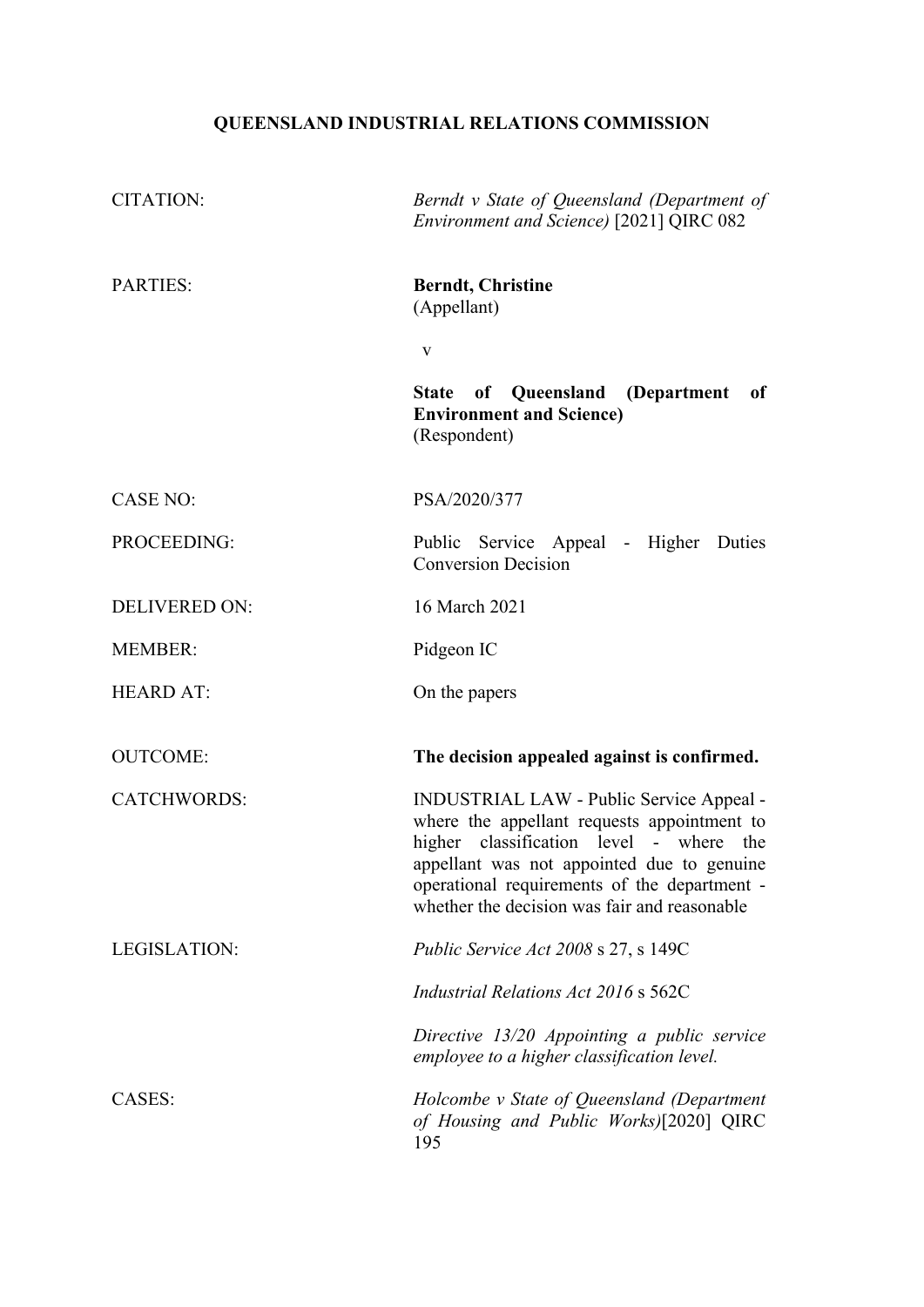*Morison v State of Queensland (Department of Child Safety, Youth and Women)* [2020] QIRC 203

#### **Reasons for Decision**

#### **Appeal Details**

- [1] Ms Berndt is employed by the State of Queensland (Department of Environment and Science). At the time her employment was reviewed, Ms Berndt was engaged in a higher duties role as an AO6 Communications Officer (position number: 746895). The end date of her engagement in that position is 31 December 2020 and this would mean that her total engagement in the position was approximately 27 months.
- [2] Ms Berndt commenced employment with the Department on 5 May 2014. Her substantive classification is an AO4/4 (with a qualification allowance).
- [3] On 6 November 2020, the Deputy Director-General Environment Policy and Programs (EPP) wrote to Ms Berndt in response to her request to be appointed to the higher classification level.
- [4] The decision letter stated that due to the genuine operational requirements of the Department, Ms Berndt was to continue to be engaged according to the terms of the existing higher duties arrangement. Specifically:

The AO6 Senior Communications Officer was created for a short-term trial period of a Communications Partnership Team. The trial will conclude from 31 December 2020 and the communications function will return to Corporate Services. As such, there is not a continuing need for you to be engaged in the AO6 Senior Communications Officer role past 31 December 2020 in EPP.

Currently you have been engaged at the higher classification level for a total of 25 months. Your engagement at this higher classification level has been extended five times. As you may know, you have been extended due to the ongoing trial of the communications partnership team within EPP.

As a result of this decision not to convert you to the higher classification level, you will continue in the role of Senior Communications Officer until 31 December 2020 when the communications partnership trial concludes and you will return to your substantive role in Corporate Services.

#### **Relevant sections of the Act and Directive**

- [5] In order to determine the appeal, it is necessary to consider the relevant provisions of the *Public Service Act 2008* ("the PS Act") and *Directive 13/20 Appointing a public service employee to a higher classification level* ("the Directive").
- [6] Section 149C of the PS Act relevantly provides

#### **149C Appointing public service employee acting in position at higher classification level**

(1) This section applies in relation to a public service employee if the employee-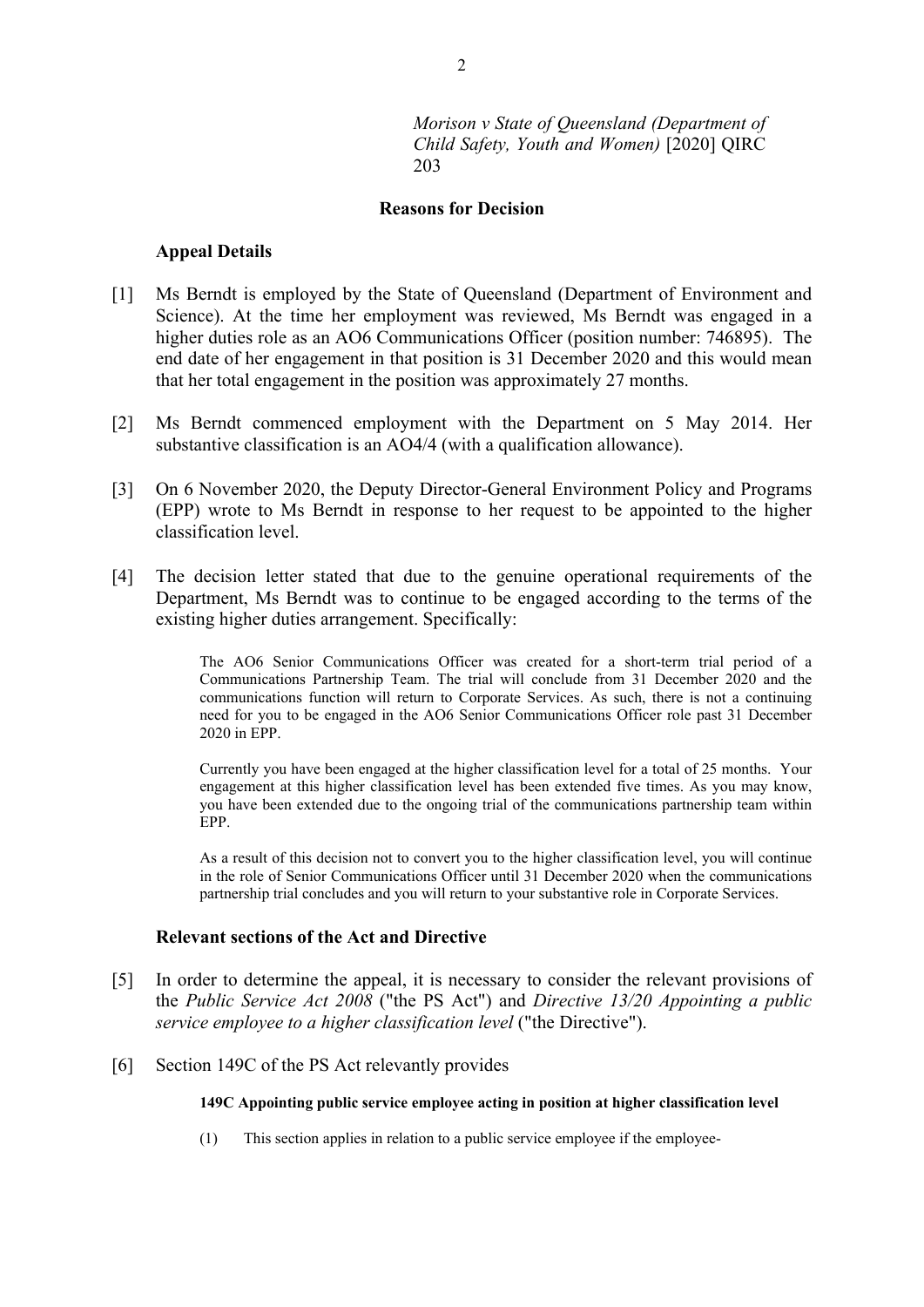- (a) is seconded to, under section  $120(1)(a)$ , or is acting at, a higher classification level in the department in which the employee holds an appointment or is employed; and
- (b) has been seconded to or acting at the higher classification level for a continuous period of at least one year; and
- (c) is eligible for appointment to the position at the higher classification level having regard to the merit principle.
- …
- (3) The employee may ask the department's chief executive to appoint the employee to the position at the higher classification level as a general employee on tenure or a public service officer, after -
	- (a) the end of 1 year of being seconded to or acting at the higher classification level; and
	- (b) each 1-year period after the end of the period mentioned in paragraph (a).
- …
- $(4A)$  In making the decision, the department's chief executive must have regard to
	- (a) the genuine operational requirements of the department; and
	- (b) the reasons for each decision previously made, or taken to have been made, under this section in relation to the person during the person's continuous period of employment at the higher classification level.

### **The Directive**

…

[7] While all the provisions of the Directive have been considered, particular attention is paid to the following provisions:

#### 4. Principles

- 4.1 An employee seconded to or assuming the duties and responsibilities of a higher classification level in the agency in which the employee is substantively employed can be appointed to the position at the higher classification level as a general employee on tenure or a public service officer following a written request to the chief executive.
- 4.2 Secondment to or assuming the duties and responsibilities of a higher classification level should only be used when permanent appointment to the role is not viable or appropriate. Circumstances that would support the temporary engagement of an employee at a higher classification level include:
	- (a) when an existing employee takes a period of leave such as parental, long service, recreation or long-term sick leave and needs to be replaced until the date of their expected return
	- (b) when an existing employee is absent to perform another role within their agency, or is on secondment, and the agency does not use permanent relief pools for those types of roles
	- (c) to perform work for a particular project or purpose that has a known end date
	- (d) to perform work necessary to meet an unexpected short-term increase in workload.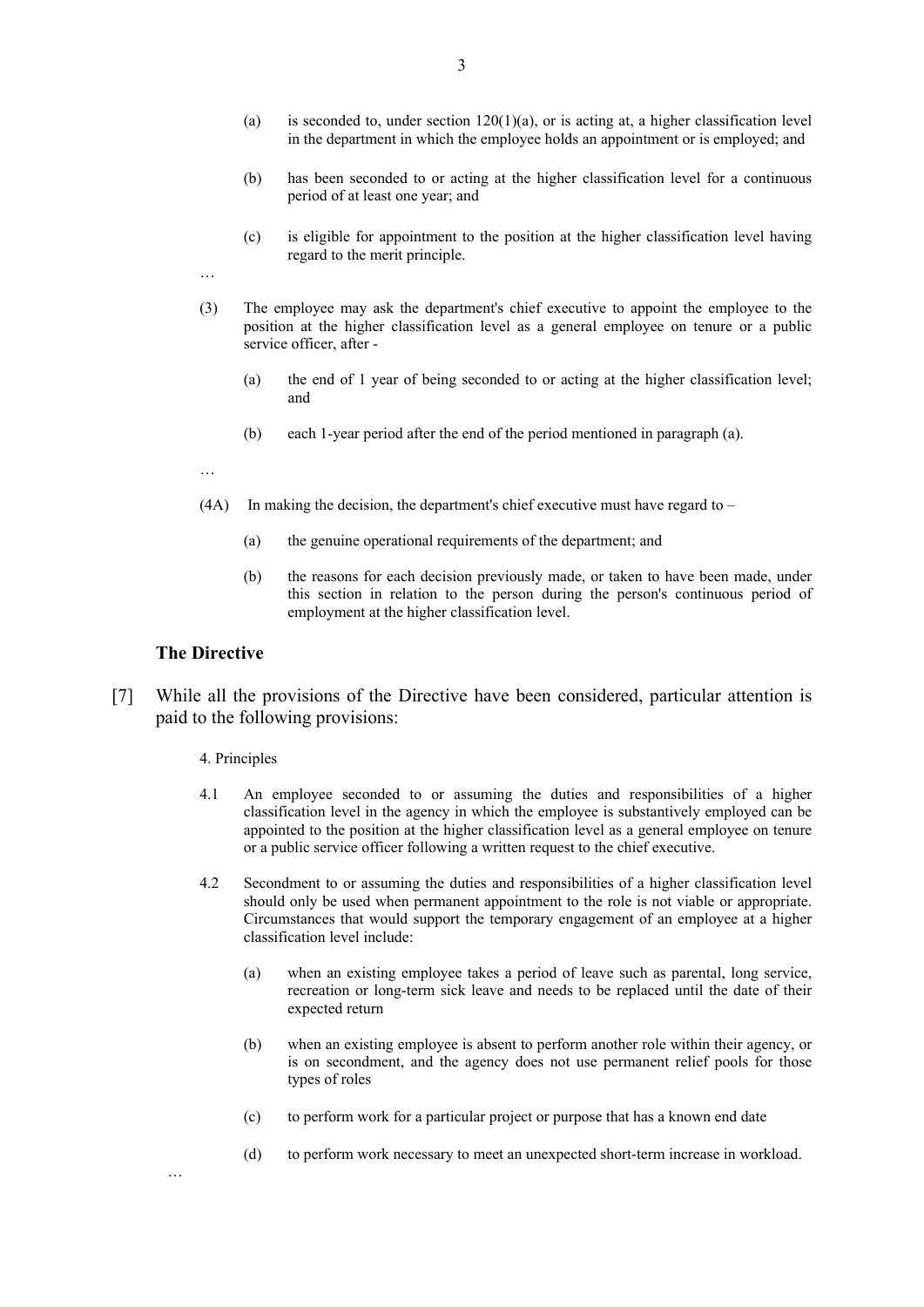- 6. Decision making
- 6.1 When deciding whether to permanently appoint the employee to the higher classification level as a general employee on tenure or a public service officer, the chief executive may consider whether the employee has any performance concerns that have been put to the employee and documents an remain unresolved, that would mean that the employee is no longer eligible for appointment to the position at the higher classification level having regard to the merit principle.
- 6.2 In accordance with section 149C(4A) of the PS Act, when deciding the request, the chief executive must have regard to:
	- (a) the genuine operational requirements of the department, and
	- (b) the reasons for each decision previously made, or deemed to have been made, under section 149C of the PS Act in relation to the employee during their continuous period of employment at the higher classification level.
- 7. Statement of reasons
- 7.1 A chief executive who decides to refuse a request made under clause 5 is required to provide a written notice that meets the requirements of section 149C(5) of the PS Act (Appendix A). The notice provided to the employee must, in accordance with section 27B of the *Acts Interpretation Act 1954*:
	- (a) set out the findings on material questions of fact, and
	- (b) refer to the evidence or other material on which those findings were based.
- 8. Appeals

…

8.1 An employee eligible for review under clause 149C(3)(b), that is after two years of continuous engagement at the higher classification level, has a right of appeal provided for in section  $194(1)(e)(iii)$  of the PS Act in relation to a decision not to permanently appoint the employee to the higher classification level.

#### **What decisions can the Commission make?**

- [8] In deciding this appeal, s 562C(1) of the *Industrial Relations Act 2016* (IR Act) provides that the Commission may:
	- (a) confirm the decision appealed against; or
	- (c) For another appeal-set the decision aside, and substitute another decision or return the matter to the decision maker with a copy of the decision on appeal and any directions considered appropriate.

## *Ms Berndt's reasons for appeal*

- [9] Ms Berndt submits that the decision maker has erred in their consideration of the genuine operational requirements of the Department.
- [10] Ms Berndt says that there is continuing work at the AO6 level that she has been requested to complete beyond her current contracted finish date and that the requirement for the work will be ongoing.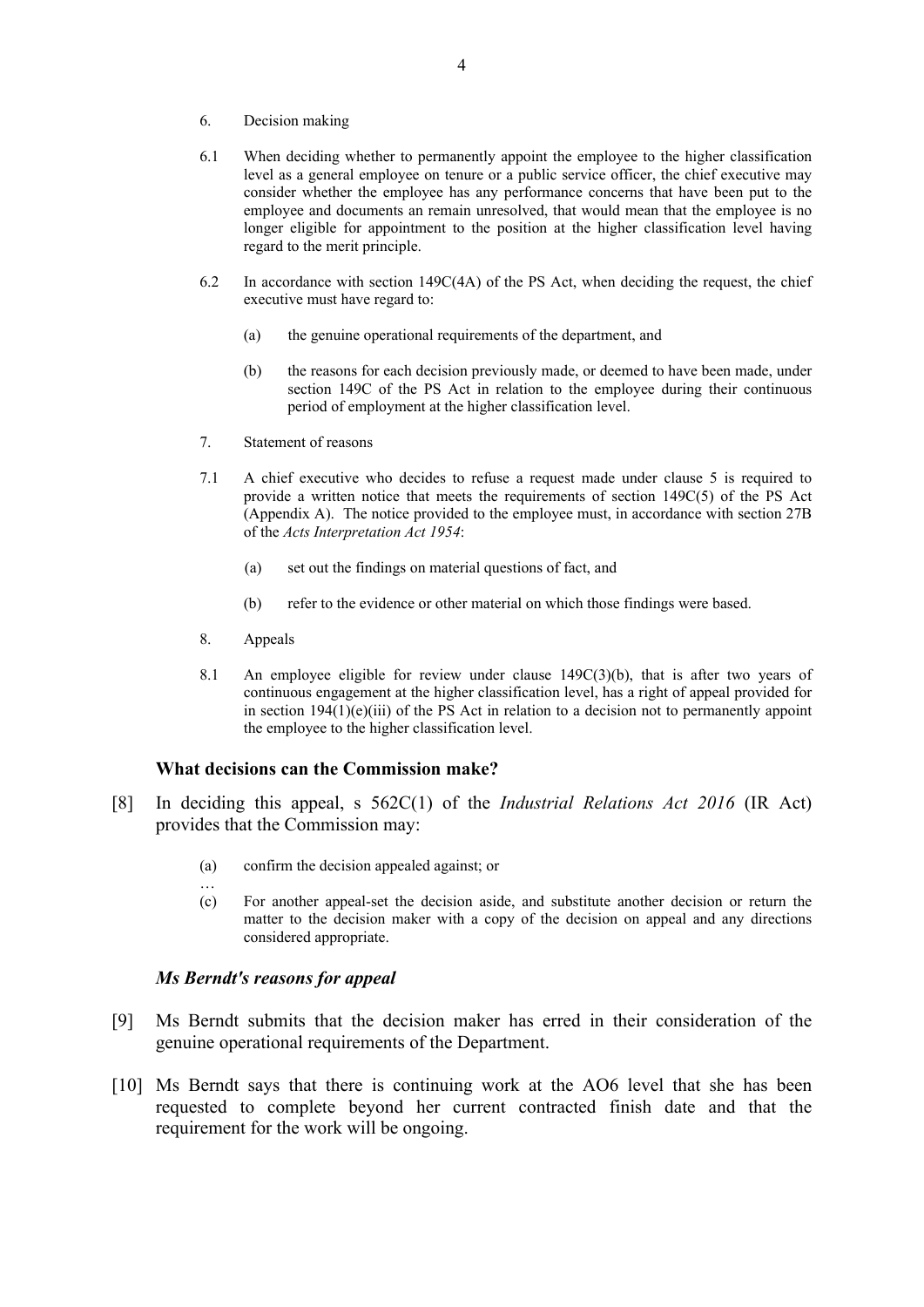- [11] Ms Berndt understands that every other employee within the EPP Communications Partnership Team have had their temporary contracts extended until at least mid-2021 and some until mid-2022. Ms Berndt says that this, coupled with the continual demand for her services seems at odds with the assertion that there is not a genuine operational requirement for her role.
- [12] Ms Berndt says that she has demonstrated merit with respect to s 27 of the PS Act.

## *Department submissions*

*Background of Position Number 746895*

- [13] The Department says that position number 746895 is a temporary position that was created on 28 August 2018 as part of a communication partnerships trial.
- [14] The trial was initially extended until 30 June 2020 due to a number of initiatives that were being run by EPP. A further extension was then granted until 30 September 2020 due to the COVID-19 Pandemic. A final extension was provided due to an agreement made between corporate communications and officer of resource recovery, EPP to provide funding for Ms Berndt's position in the communications partnership team until 31 December 2020.
- [15] Following a review, it was decided that the trial will cease on 31 December 2020 and the communication services will return to corporate communications, corporate services, as per the previous arrangements.
- [16] Position number 746895 will be abolished upon completion of the Communications Partnership Team trial at the end of 2020.

*Genuine operational reasons* 

- [17] The trial arrangements are due to cease on 31 December 2020 with no further extensions being granted.
- [18] The position Ms Berndt is currently occupying will no longer be required and will be abolished.
- [19] At this time, Ms Berndt will return to her substantive AO4 communications officer role.
- [20] Some of the work that was being performed by the Communications Partnership Team may be absorbed back into corporate communications however, Corporate Communications will then be responsible for reviewing and assigning work within their business area.
- [21] The Directive only requires the Department to determine whether a person should be appointed permanently to the position held at the time of requesting the review.
- [22] There is no operational need for the position Ms Berndt currently occupies within EPP beyond 31 December 2020.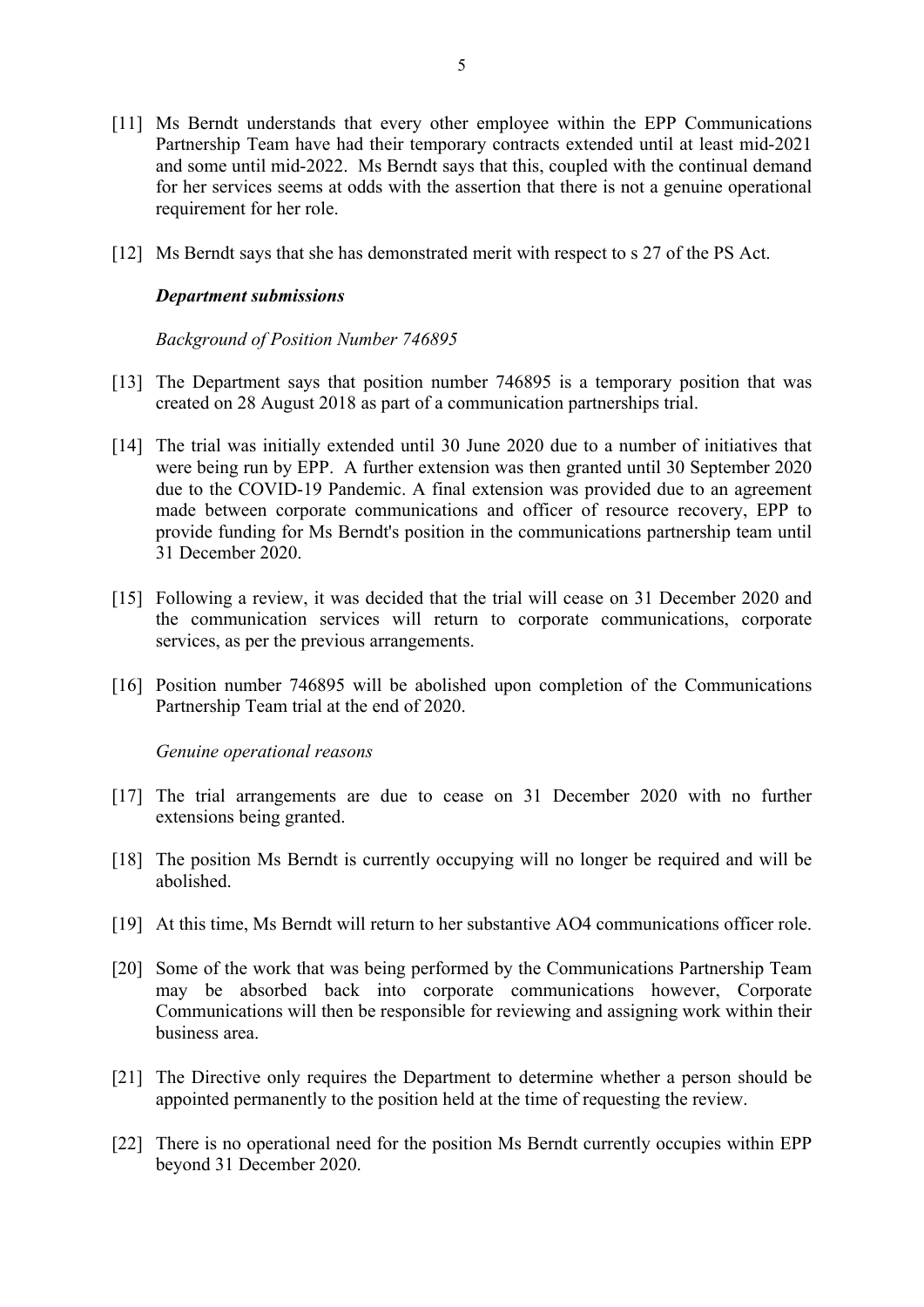[23] As such, there is no genuine need to permanently appoint Ms Berndt to the higher classification level position.

# *Response to Ms Berndt's submissions*

- [24] With regard to Ms Berndt's submission that there is continuing work at the AO6 level, the Department submits that while there may be ongoing work at the AO6 level, that work will be absorbed back into Corporate Communications. It will be Corporate Communications who will need to review and allocate work beyond 31 December 2020.
- [25] With regard to Ms Berndt's submission that every other employee within the EPP Communications Team have had their temporary contracts extended, the Department submits that this is not accurate. Three employees from the Communications Partnership Team will cease in their current engagements on 31 December 2020. Ms Berndt is one of them.
- [26] Two other employees were initially engaged by EPP for a longer period (until June 2021 and June 2022 respectively) to work on specific projects within EPP. These two employees will remain within EPP as per their initial engagements but will no longer be in the Communications Partnership Team as that trial is ending.

## *Conclusion*

[27] The Department submits that the review of Ms Berndt's request for appointment to the higher classification level complied with the Directive and consideration was given to the genuine operational requirements of the Department.

# *Ms Berndt in reply*

- [28] Ms Berndt refers to the mandatory criteria to be considered under s 149C(4A).
- [29] With regard to genuine operational requirements, Ms Berndt points to the decision of Merrell DP in *Morision*:

The adjective 'genuine' relevantly means '… being truly such; real; authentic.' The phrase 'operational requirements of the department' is obviously a broad term that permits a consideration of many matters depending upon the particular circumstances of the department at a particular time. In considering the context of s  $149C(4A)(a)$  of the PS Act, the chief executive of a department, under the PS Act, is responsible for, amongst other things:

- managing the department in a way that promotes the effective, efficient and appropriate management of public resources; and
- planning human resources, including ensuring the employment in the department of persons on a fixed term temporary or casual basis occurs only if there is a reason for the basis of employment under the PS Act<sup>1</sup> [citations omitted].

<sup>&</sup>lt;sup>1</sup> Morison v State of Queensland (Department of Child Safety, Youth and Women) [2020] QIRC [38].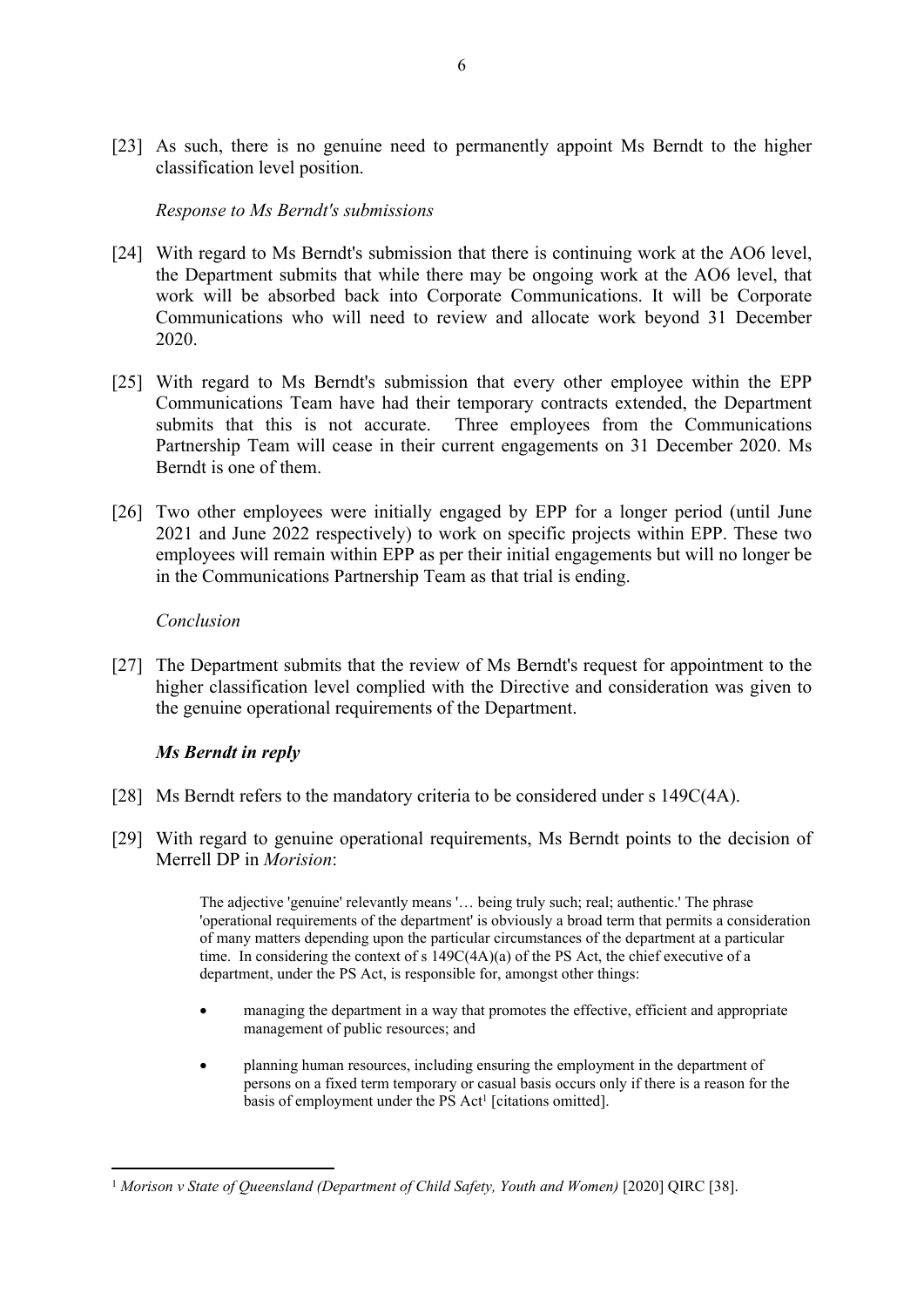- [30] Ms Berndt also draws my attention to cl 4.2 of the Directive as well as statements made in the Explanatory Notes to the Public Service and Other Legislation Amendment Bill 2020:
	- A primary objective of the Bill is to drive more effective and consistent application of the existing commitment to maximise employment security… This includes amendments to definitions and provisions to
	- … Clarify that the only matter a chief executive can have regard to when determining if the conversion review is viable or appropriate is the 'general operational requirements' of a department.
- [31] Ms Berndt relies on the fact that a placement may have originally been to perform work for a particular trial that has an expected end date may be consideration as to why a permanent appointment should not be made. It is not, however, a threshold question, nor should it be a blanket reason to decline an appointment.
- [32] Ms Berndt submits that the PS Act outlines at s 148(2) circumstances where employment of a person on tenure is not viable or appropriate which displaces the default position that employment in the public service is on tenure as per s 25(2)(d). One of those circumstances is when an employee is 'to perform work for a particular project or purpose that has a known end date'. Ms Berndt submits that her circumstances are not an example of this, and that while her higher classification role may have been created for a trial period, the work she is undertaking is ongoing and will continue to be required even if her role is moved back to corporate services.
- [33] Ms Berndt points to the following as evidence that there is continuing work for her to do:
	- The Department submissions which state that 'there may be ongoing work at the AO6 level, that work will be absorbed back into corporate communications';
	- a status report Ms Berndt provided at the end of last year which details the ongoing project work which will have to cease and the deliverables that will be unmet;
	- an email from the Executive Director corporate communications indicating that corporate communications cannot commit to any further communications activities for EPP, due to her contract not being extended and listing the projects EPP will be unable to complete without her role; and
	- an example of work she has had to cease on an advertising campaign as there will not be capacity to support it post 31 December 2020 unless alternative funding is sourced.
- [34] Ms Berndt contends that genuine operational requirements and priorities of the Department are very closely aligned to the work she is performing and would continue to perform for the foreseeable future were resourcing made available.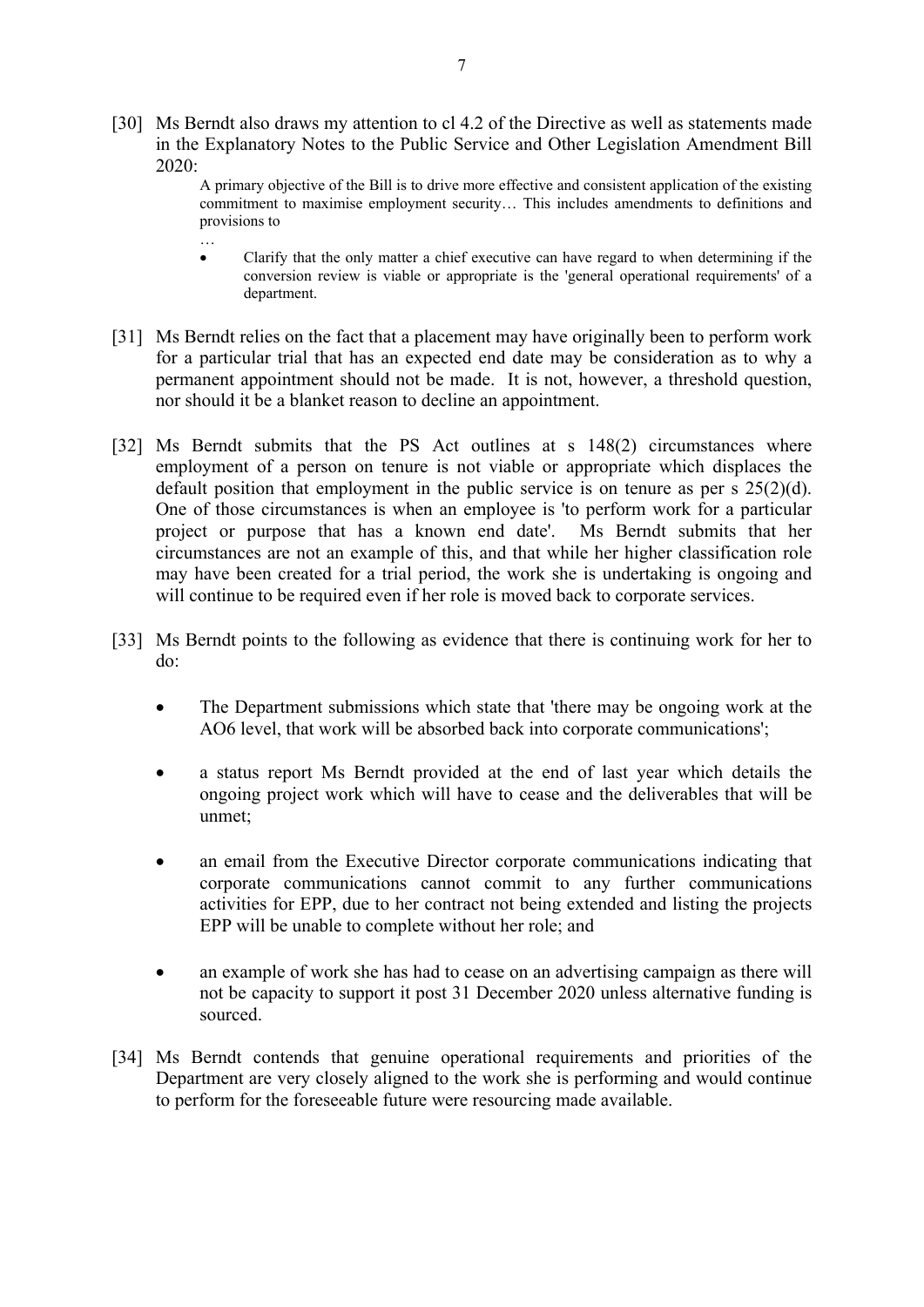- [35] Ms Berndt says that despite the fact that her role is not presently permanently funded the work she is performing is integral to the communications priorities of the Department and will continue to be required.
- [36] Ms Berndt seeks that the decision be set aside and a substituted decision be made to permanently appoint her to the AO6 senior communications role within corporate communications.

## **Further submissions of the Department**

…

- [37] The Department restates its submission that s 149C(3) of the PS Act provides for an employee to ask the Department's Chief Executive to appoint the employee to **the position** at a higher classification level as a general employee on tenure or a public service officer.
- [38] The Department says that in her submissions, Ms Berndt appears to ask to be appointed as an AO6 Senior Communications Officer within Corporate Communications, not in the communications partnership team, EPP.
- [39] The Department submits that in accordance with s 149C, the Department was only required to consider appointing Ms Berndt to the position she held at the time of the request.
- [40] The Department says that this is supported by the decision of McLennan IC in *Holcombe v State of Queensland (Department of Housing and Public Works)* [2020] QIRC 195:
	- [54] The PS Act at s 149C, in concert with the Directive, creates a framework where if a person has been acting at a higher classification for a particular period, they may be permanently appointed to the position they occupy. There is no contemplation in those materials that the meaning of the position would be so broad as to encapsulate any position with the same title and classification anywhere in the workplace, or the city, or indeed the State.
	- [56] The language of s 149C is narrower: the employee may ask the department's chief executive to appoint the employee to the position at the higher classification level as a general employee on tenure or a public service officer. That does not empower the department chief executive to review the employee against positions which are substantially the same or appoint them to another comparable position. The power is expressly confined to the position occupied by the employee at that time.
- [41] The Department reiterates the genuine operational reasons to not appoint Ms Berndt to the higher duties position, communication partnership team, EPP, as there is no need for the position beyond 31 December 2020.
- [42] The position was abolished at the end of 2020. The Department provides the establishment information for the position at Attachment 1 of their submissions. The field named 'staffing restriction' was updated on 6 January 2021 and says 'Abolish when vacant' with 'date abolished' listed as 1 January 2021.
- [43] The Department says that there is no ability to appoint Ms Berndt to any other position.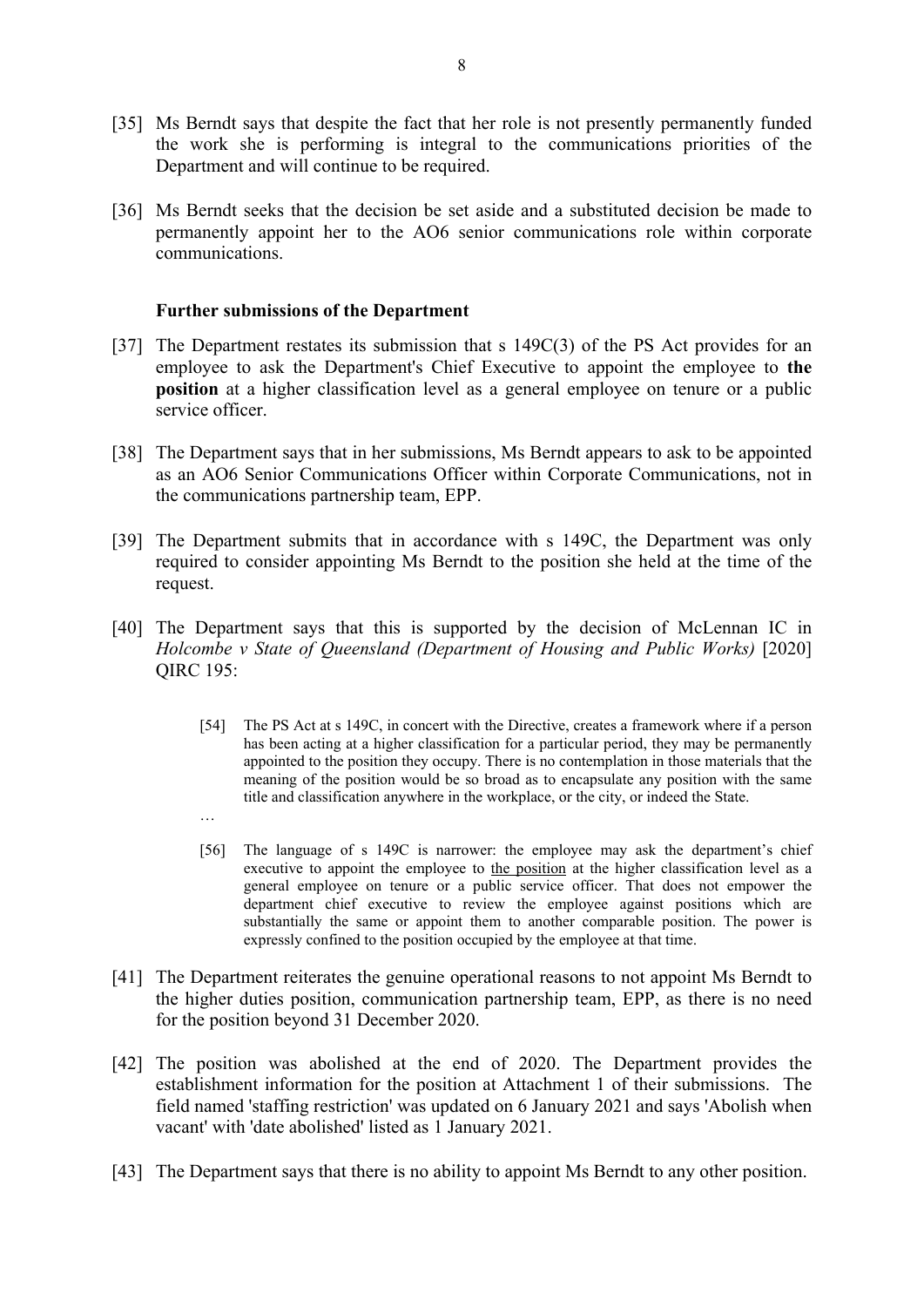## **Final submissions of Ms Berndt**

[44] Ms Berndt clarified that at all times during this appeal and in her submissions, it was her intention to seek permanent appointment to the AO6 Communications Officer role within EPP.

# **Consideration**

- [45] It is clear that Ms Berndt was eligible for review at the time the review was undertaken, as she had been acting at the higher classification level for over two years. Ms Berndt also met the merit requirement for conversion.
- [46] The genuine operational requirement outlined by the Department for not converting Ms Berndt in position number 746895 is that the position was being abolished on 30 December 2020 and Ms Berndt would be returning to her substantive role.
- [47] The circumstances were that the position Ms Berndt was eligible to seek appointment to was going to cease to exist on a known date in circumstances were the project or trial she (and others) had been working on was coming to an end.
- [48] This is the type of situation envisaged by clause 4.2 of the Directive as supporting the temporary engagement of an employee at a higher classification level. Specifically, cl 4.2(c) refers to 'to perform work for a particular project or purpose that has a known end date'.
- [49] The Directive does not require the Department to consider if there is AO6 senior communications work needing to be done elsewhere in the Department.
- [50] The review to be undertaken under the legislation and the Directive was specifically in relation to position number 746895.
- [51] The material provided to me confirms that position number 746895 has indeed been abolished. Ms Berndt referred me to the consideration of the term 'genuine operational requirements' in *Morison.* It seems to me that the abolition of a position because the particular purpose for the position has ceased and the end date is known, meets the definition of a genuine or 'truly such; real; authentic' operational requirement.
- [52] On the date that Ms Hussey made the decision not to appoint Ms Berndt to position number 746895, the role was only going to exist for another seven weeks. It would not have been in keeping with the effective, efficient and appropriate management of public resources per s 149C(4A)(a) of the PS Act for Ms Hussey to permanently appoint Ms Berndt to the role in such circumstances.
- [53] I am satisfied that the decision not to employ Ms Berndt at the higher classification level gave proper consideration to the genuine operational requirements of the Department and was fair and reasonable.